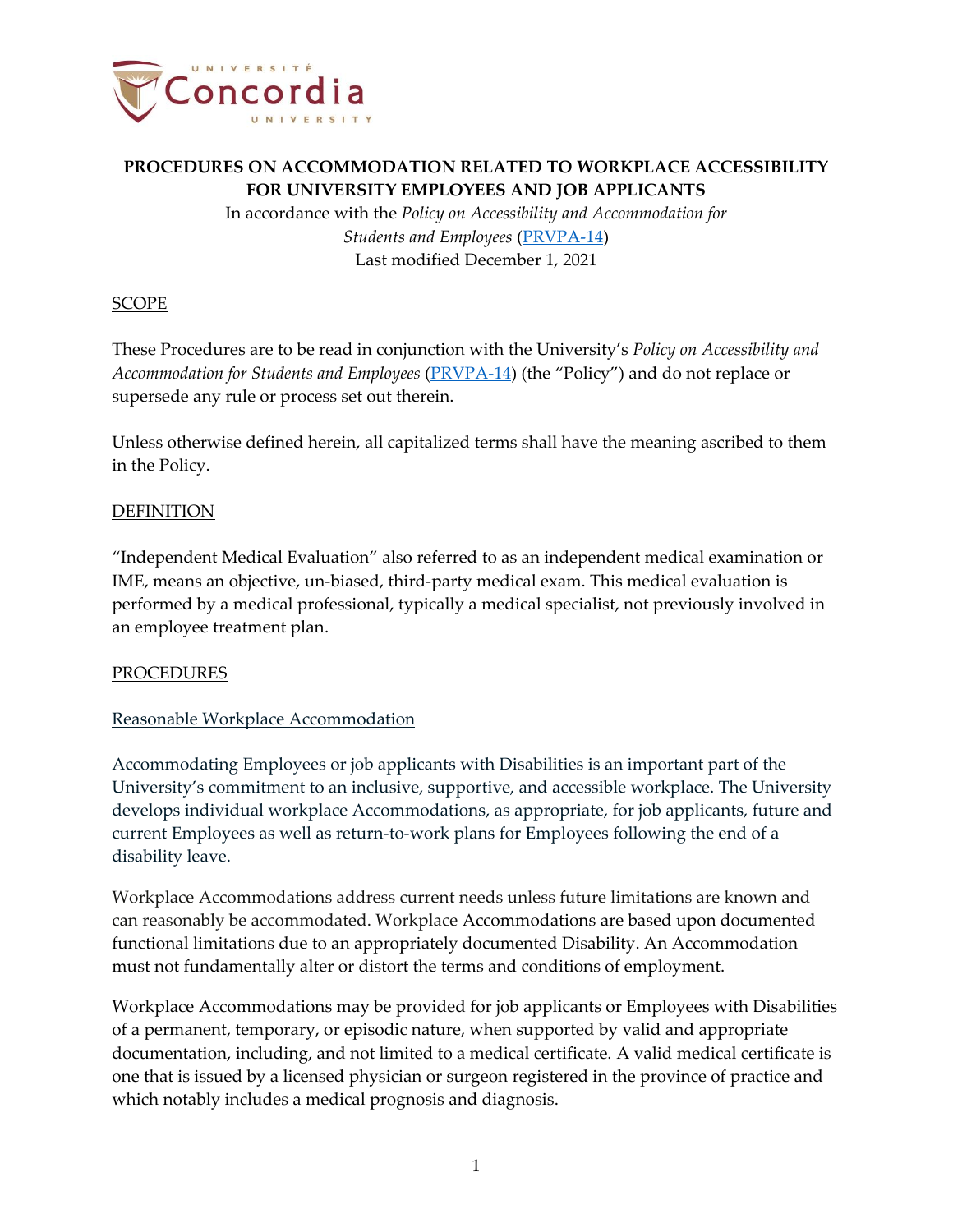

In accordance with the *Policy on Accessibility and Accommodation for Students and Employees* [\(PRVPA-14\)](https://www.concordia.ca/content/dam/common/docs/policies/official-policies/PRVPA-14.pdf) Last modified December 1, 2021

### Employees:

The University reserves the right to request a medical certificate which includes a medical prognosis and diagnosis at any time and/or to have an Employee undergo an Independent Medical Evaluation of the University's choosing and at the University's expense.

### Workplace Accommodation during or after an approved leave

Please refer to **Environmental Health and Safety if you have sustained a work-related injury or** contracted a work-related illness.

Please refer to [Disability Benefits Program](https://cspace.concordia.ca/services/hr/benefits/disability.html) and [Disability Management Services \(DMS\)](https://www.concordia.ca/hr/contact.html) should you have questions related to an accepted disability leave.

### Procedures for a workplace Accommodation

- 1. The Employee must inform the designated Human Resources representative at [EmployeeAccommodation@concordia.ca](mailto:EmployeeAccommodation@concordia.ca) of their need for a workplace Accommodation. Such request should notably include:
	- a. Description of the nature of the Accommodation requested (for specific equipment please include complete name);
	- b. Description of the changes in the work environment which could reasonably accommodate these needs; and
	- c. Appropriate supporting documentation, including medical documentation.
- 2. The designated [Human Resources representative](mailto:EmployeeAccommodation@concordia.ca) will document the request and will work in collaboration with the Employee, the Employee's Supervisor/Manager/Dean and, as appropriate, the Employee's union or association, if any, and depending on the situation, Human Resources may coordinate efforts with other partners such as, [Environmental Health and Safety,](https://www.concordia.ca/campus-life/safety.html) [Office of the Provost](https://https/cspace.concordia.ca/about/governance/provost/contact.htmlcspace.concordia.ca/about/governance/provost/contact.html) , [Disability Management](mailto:medicalabsence@concordia.ca)  [Services \(DMS\)](mailto:medicalabsence@concordia.ca) and/or **Employee & Labour Relations** to assess and support the workplace Accommodation.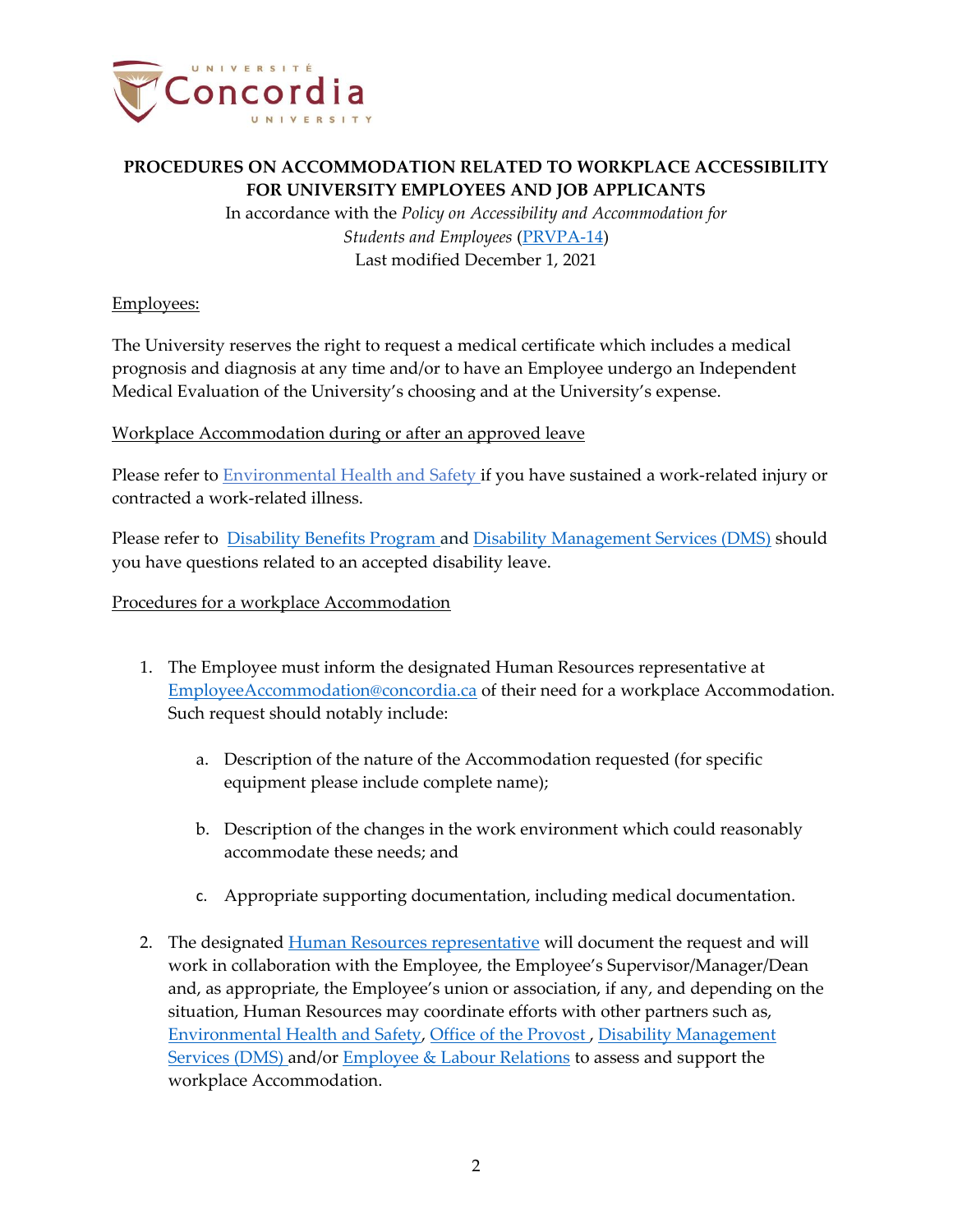

In accordance with the *Policy on Accessibility and Accommodation for Students and Employees* [\(PRVPA-14\)](https://www.concordia.ca/content/dam/common/docs/policies/official-policies/PRVPA-14.pdf) Last modified December 1, 2021

- 3. In the event that the Employee informs their Supervisor/Manager/Dean of their need for a workplace Accommodation, the Supervisor/Manager/Dean must contact the designated Human Resources representative at [EmployeeAccommodation@concordia.ca.](mailto:EmployeeAccommodation@concordia.ca)
- 4. In addition to the information provided by the Employee, the designated Human Resources representative may request additional information which may include a medical certificate to assist in determining the appropriate workplace Accommodation requirements.
	- a. Any medical certificate must conform to well-established practices in specific areas/fields and must include a prognosis and diagnosis outlining functional limitations due to the Disability.
	- b. Medical information provided is for the purpose of evaluating the Accommodation needs in relation to the bona-fide occupational requirements of the position.
	- c. Medical information obtained will be treated confidentially and maintained in accordance with the *Policy Concerning the Protection of Personal Information* [\(SG-9\)](https://www.concordia.ca/content/dam/common/docs/policies/official-policies/SG-9.pdf).
- 5. Parties involved in assessing workplace Accommodation will participate and cooperate in the workplace Accommodation process, including helping in identifying potential Accommodation options, participating in discussions, and co-operating with any partners whose assistance or consultation is required in the University's management of the Accommodation process.
- 6. For all academic personnel (full-time and part-time faculty, TRAC TA's and RA's) the designated Human Resources representative will work with the Office of the Provost to coordinate workplace Accommodation.
- 7. The goal for workplace Accommodation is to identify and implement an appropriate solution to ensure that the Employee is able to perform the requirements of the position. To this end: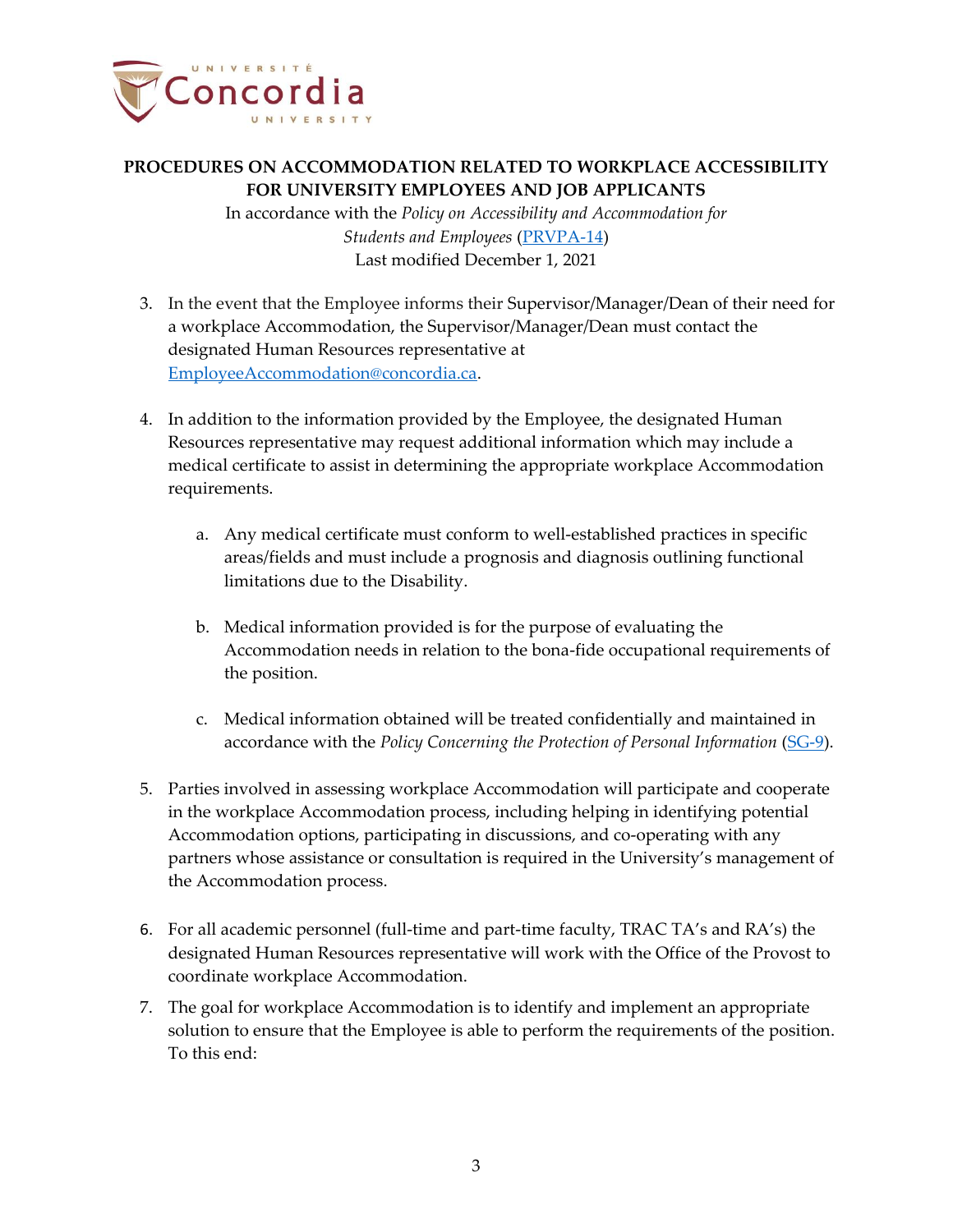

In accordance with the *Policy on Accessibility and Accommodation for Students and Employees* [\(PRVPA-14\)](https://www.concordia.ca/content/dam/common/docs/policies/official-policies/PRVPA-14.pdf) Last modified December 1, 2021

- a. The University may provide a workplace Accommodation alternative to the one(s) requested;
- b. Workplace Accommodations are subject to periodic review; and
- c. The Employee must immediately advise the designated Human Resources representative at [EmployeeAccommodation@concordia.ca](mailto:EmployeeAccommodation@concordia.ca) of any change in circumstances that may affect the Employee's need for Accommodation.
- 8. The Employee benefiting from an existing workplace Accommodation must immediately advise the designated Human Resources representative at [EmployeeAccommodation@concordia.ca](mailto:EmployeeAccommodation@concordia.ca) when they accept or transfer to a different position within the University.
- 9. The designated Human Resources representative will provide the Employee or job applicant with a timely written response to their workplace Accommodation request.

Requests received for a workplace Accommodation are treated confidentially. Medical information obtained during the assessment of the workplace Accommodation process is confidential and subject to restricted access within the Human Resources department. Information shared outside of Human Resources may notably pertain to the Employee's functional limitations as they relate to the job position and need for workplace Accommodation. Permanent or temporary workplace Accommodations may be discussed with appropriate partners on a need-to-know basis.

### Job applicants

Job applicants, internal or external to the community, who participate in the selection process and who have Accommodation needs that can be reasonably accommodated, are to be considered as though they have no Accommodation needs. Decisions made with respect to job applicants who participate in the selection process who require Accommodation should be made taking into consideration the bona-fide occupational requirements of the position.

1. All job applicants are made aware of the availability of Accommodation requests by the inclusion of the following information in the job postings:

> *Concordia desires to increase diversity among its community members and we strive to conduct accessible recruitment processes and provide accommodations for applicants with*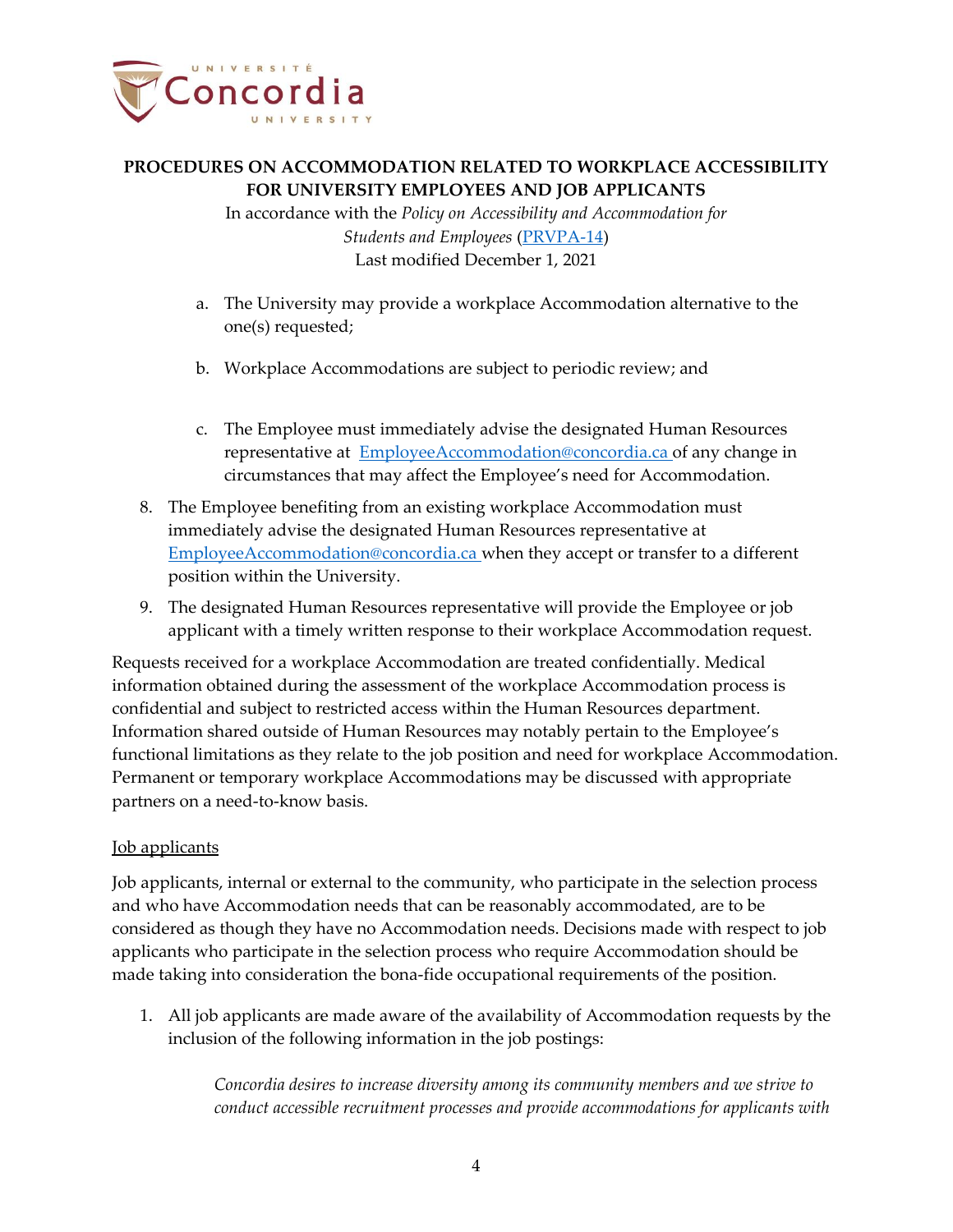

In accordance with the *Policy on Accessibility and Accommodation for Students and Employees* [\(PRVPA-14\)](https://www.concordia.ca/content/dam/common/docs/policies/official-policies/PRVPA-14.pdf) Last modified December 1, 2021

*disabilities. If you are contacted for an interview and anticipate needing accommodations during the process, please contact, in confidence, [hr-employment@concordia.ca](mailto:hr-employment@concordia.ca)*

- 2. Applicants may signal a need for an Accommodation at any point during the hiring process by contacting, in confidence, [hr-employment@concordia.ca.](mailto:hr-employment@concordia.ca) The applicant may also raise the issue of Accommodation needed to perform the duties of the position. Discussion with appropriate parties (Manager, Dean, hiring committee, etc.) may take place about the type of Accommodation that may be required by any applicant in such circumstances.
- 3. The employment advisor (hr-employment@concordia) will forward any request for Accommodation to the designated Human Resources representative who will work with the job applicant and the hiring committee, as appropriate, to ensure reasonable and appropriate Accommodation.
- 4. The costs and potential future costs associated with an Accommodation at the interview stage or future employment workplace Accommodation stage will not factor into the assessment of applicants. Job applicants must be assessed solely in terms of the qualifications required for the position and their ability to perform the job (with or without Accommodation).

#### **Responsibilities**

Employees are responsible for:

- a. Communicating in writing any known workplace Accommodation needs at the earliest possible opportunity;
- b. Advising the designated Human Resources representative of any change in circumstances that affects their need for Accommodation;
- c. Participating in the workplace Accommodation process e.g., by self-disclosing a description of the need for Accommodation, identifying functional limitations that may interfere with the ability to perform requirements of the position and by providing relevant appropriate information, including medical information, in a timely manner;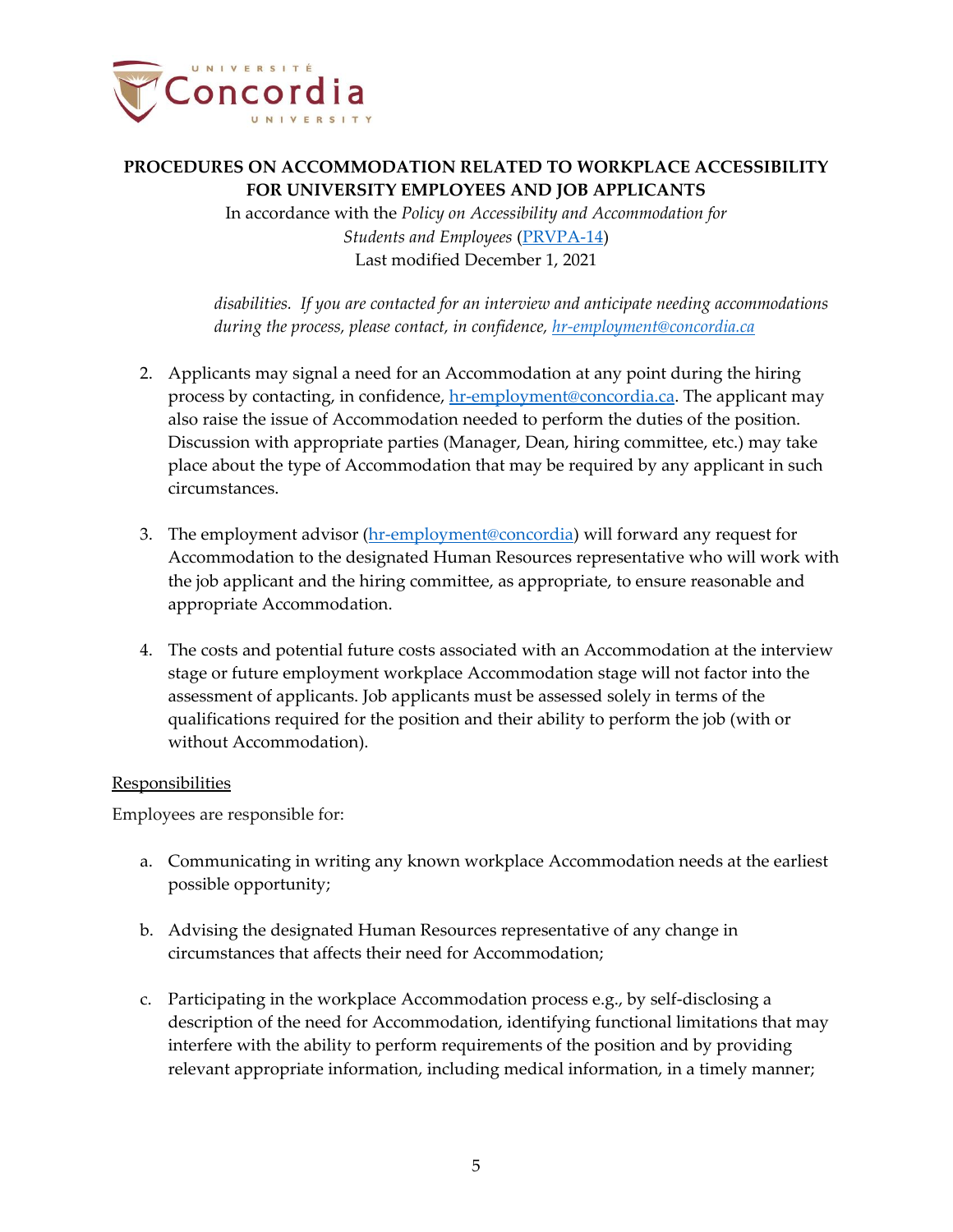

In accordance with the *Policy on Accessibility and Accommodation for Students and Employees* [\(PRVPA-14\)](https://www.concordia.ca/content/dam/common/docs/policies/official-policies/PRVPA-14.pdf) Last modified December 1, 2021

- d. Providing a medical certificate, as required;
- e. Participating, respecting and cooperating in the Accommodation process, including helping in identifying potential reasonable workplace Accommodation options, participating in discussions and co-operating with partners whose assistance or consultation is required in the University's management of the Accommodation process; and
- f. Accepting that the University may provide a workplace Accommodation alternative to the one(s) requested.

The Supervisor/Manager/Dean is responsible for:

- a. Contacting the designated Human Resources representative at [EmployeeAccommodation@concordia.ca](mailto:EmployeeAccommodation@concordia.ca) if at any point they are informed of a workplace Accommodation request by an Employee;
- b. Keeping position profiles up to date by reviewing the responsibilities of a position.
- c. Implementing and overseeing workplace Accommodations within their work unit, facilitating the integration of the Employee being accommodated, and ensuring a supportive work environment;
- d. Collaborating with the designated Human Resources representative and making reasonable efforts to provide a workplace Accommodation plan
- e. Contacting the designated Human Resources representative at [EmployeeAccommodation@concordia.ca](mailto:EmployeeAccommodation@concordia.ca) at any point during the workplace Accommodation process for assistance in implementing any accommodation; and
- f. Seeking assistance from Human Resources should any problem arise.